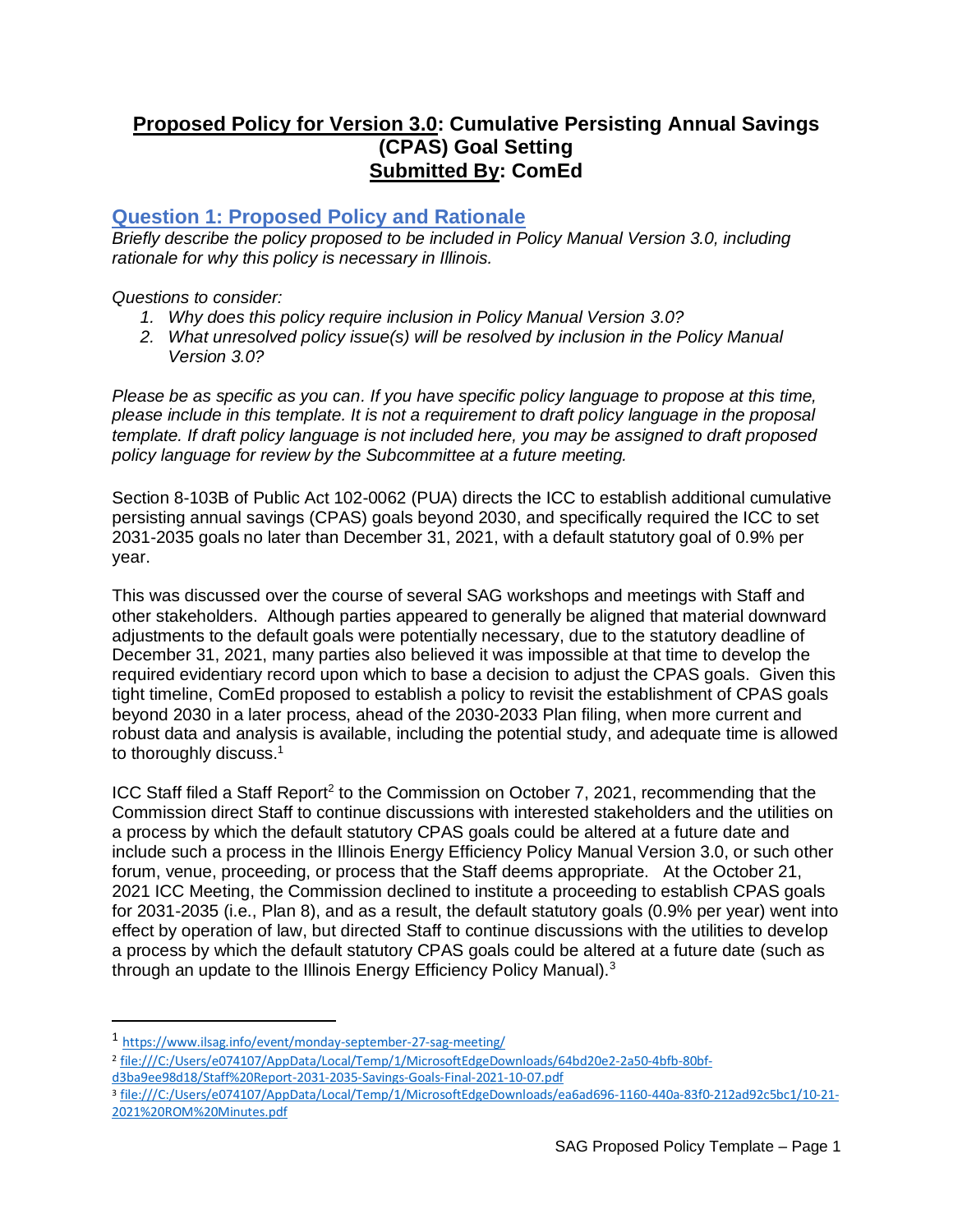ComEd is thus reintroducing the topic and proposes again to establish a policy to revisit the establishment of CPAS goals beyond 2030 in a later process, ahead of the 2030-2033 Plan filing, when more current and robust data and analysis is available, including the potential study, and adequate time is allowed to thoroughly discuss. ComEd further suggest that this policy also potentially contemplate future goal-setting, beyond 2035.

### **Question 2: Utility Impact**

*Describe whether the proposed policy impacts Illinois gas utilities, electric utilities, or both.* 

The proposed policy impacts electric utilities ComEd and Ameren.

## **Question 3: Background Research**

*Provide any background research completed in preparing this template, including source references and links, as applicable.* 

*Questions to consider:*

- *1. Are you aware of other jurisdictions or utilities that address this policy issue?*
- *2. Have any national or regional energy efficiency organizations addressed this policy topic? If so, please provide reports and any other relevant sources.*

N/A

#### **Optional Question 4: Commission Decision**

*Has the Illinois Commerce Commission previously addressed this policy or issue? If so, please provide language and specific citations, including the ICC docket number.*

See response to Question 1.

Additionally, Section 8-103B of the PUA directs that the Commission establish CPAS goals based in part on an energy efficiency potential study, so ComEd's Revised Plan 6 Stipulation, approved by the ICC in Docket 21-0155, requires the potential study be conducted and timed in a manner that would allow for the assessment of market potential for each service territory that could be used to support development of both the unmodified CPAS goals identified in Section 8-103B(b-5) and (b-15) for the years 2031-2040, as well as the CPAS goals by service territory applicable for the next energy efficiency plan for the years 2026-2030.

#### **Optional Question 5: Statutory Consistency**

*Have you reviewed your proposed policy against applicable Illinois law? Are there any possible conflicts? If so, please explain and provide statutory citation(s).*

We have reviewed the proposed policy against applicable Illinois law and currently have not identified a conflict.